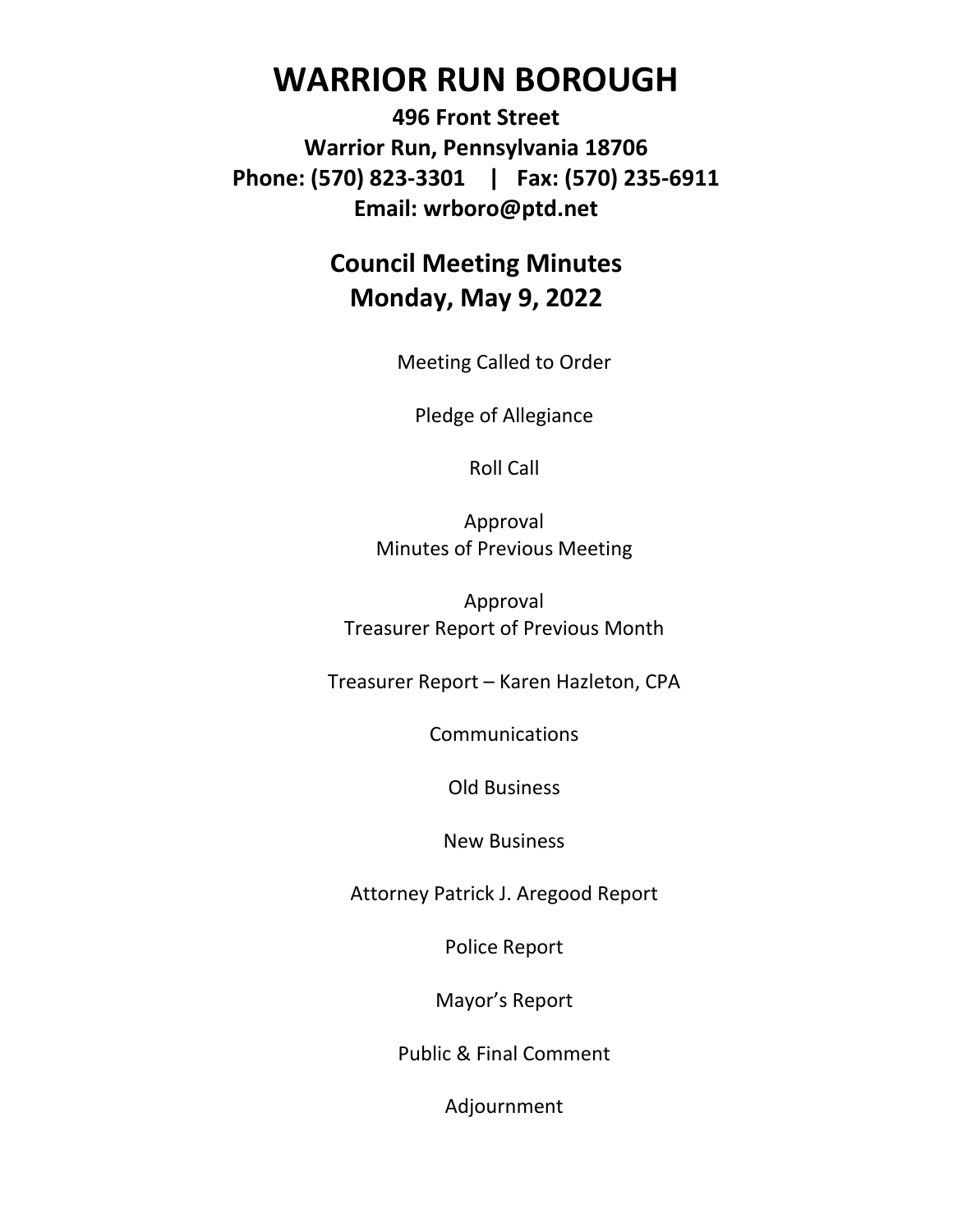## **Council Meeting Minutes Monday, May 9, 2022**

| <b>Roll Call</b>               | <b>Present</b> | <b>Not Present</b> |
|--------------------------------|----------------|--------------------|
| <b>Council Members:</b>        |                |                    |
| Larry Carbohn, President       | Χ              |                    |
| Sharon Wengren, Vice-President | Χ              |                    |
| Sandy Wegrzynowicz             |                | x                  |
| <b>Matt Pilch</b>              | Χ              |                    |
| John Quinn                     |                |                    |
| <b>Other Attendees:</b>        |                |                    |
| Mayor, Tom Shypulefski         | x              |                    |
| Attorney, Patrick Aregood      |                |                    |
| Treasurer, Karen Hazleton      |                |                    |
| Secretary, Donna Tudgay        |                |                    |

A motion to amend the May 9, 2022, Council Meeting Agenda.

| $1st$ motion made by: MP | $2nd$ motion made by: $JQ$ |     |         |
|--------------------------|----------------------------|-----|---------|
|                          | Yes                        | No. | Abstain |
| S. Wengren               | $\mathsf{X}$               |     |         |
| S. Wegrzynowicz          |                            |     |         |
| M. Pilch                 | X                          |     |         |
| J. Quinn                 |                            |     |         |
| L. Carbohn               |                            |     |         |
| Motion passed X          | <b>Motion failed</b>       |     |         |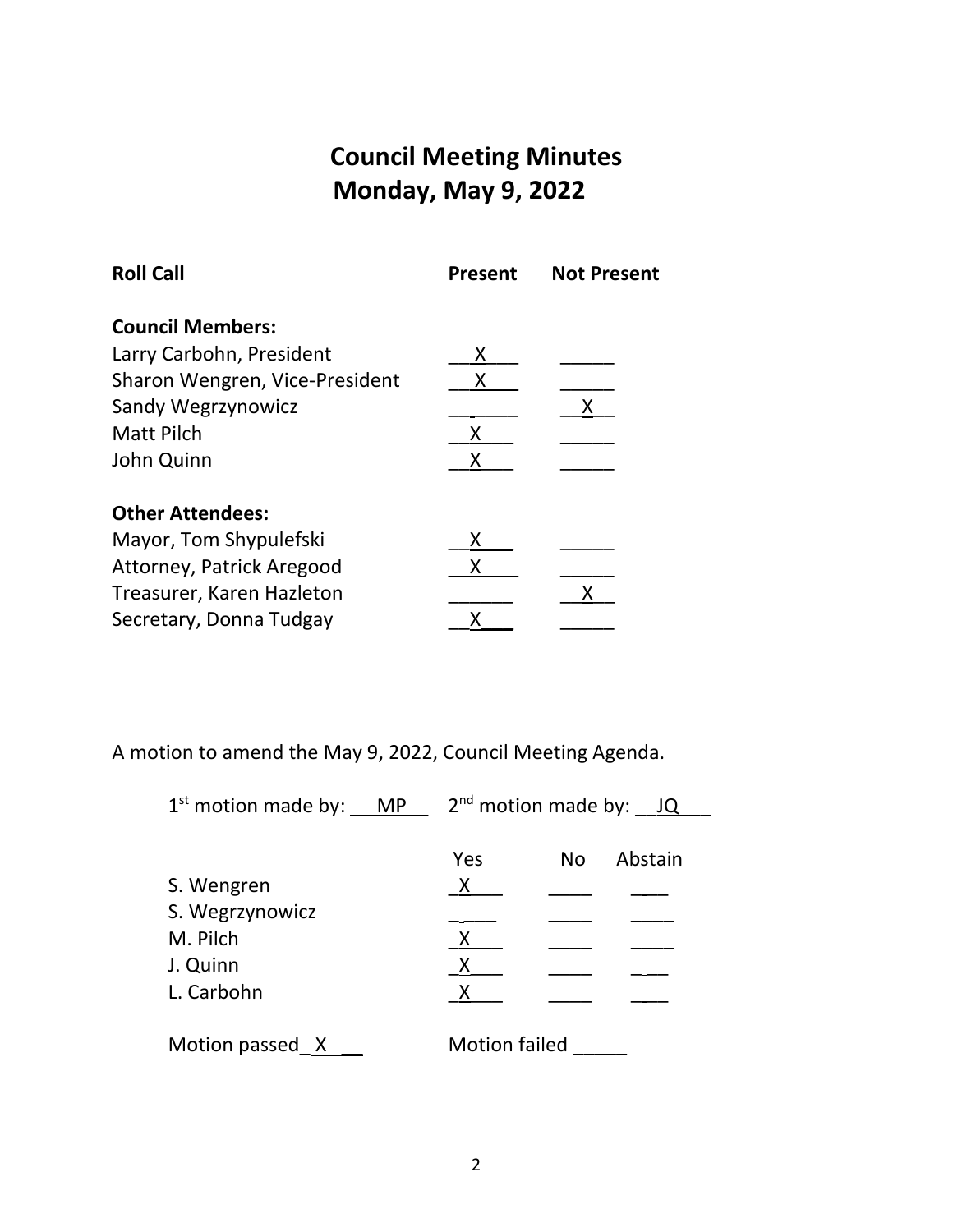A motion to approve the minutes from April 4, 2022, Meeting:

| $1st$ motion made by: S. Wengren |              | $2nd$ motion made by: JQ |         |  |
|----------------------------------|--------------|--------------------------|---------|--|
|                                  | Yes          | No.                      | Abstain |  |
| S. Wengren                       | X            |                          |         |  |
| S. Wegrzynowicz                  |              |                          |         |  |
| M. Pilch                         | X            |                          |         |  |
| J. Quinn                         | $\mathsf{X}$ |                          |         |  |
| L. Carbohn                       |              |                          |         |  |
| Motion passed X                  |              | <b>Motion failed</b>     |         |  |

A motion to approve the Treasurer's report from April 1, 2022 through April 30, 2022.

| $1st$ motion made by: MP | $2nd$ motion made by: S. Wengren |  |  |
|--------------------------|----------------------------------|--|--|
|                          |                                  |  |  |
|                          | Abstain<br>Yes<br>No.            |  |  |
| S. Wengren               | X                                |  |  |
| S. Wegrzynowicz          |                                  |  |  |
| M. Pilch                 | X                                |  |  |
| J. Quinn                 | Χ                                |  |  |
| L. Carbohn               | X                                |  |  |
|                          |                                  |  |  |
| Motion passed X          | <b>Motion failed</b>             |  |  |

#### **Treasurer Report, Karen Hazleton, CPA**

Unable to attend due to illness.

## **Communications**

No new communications received.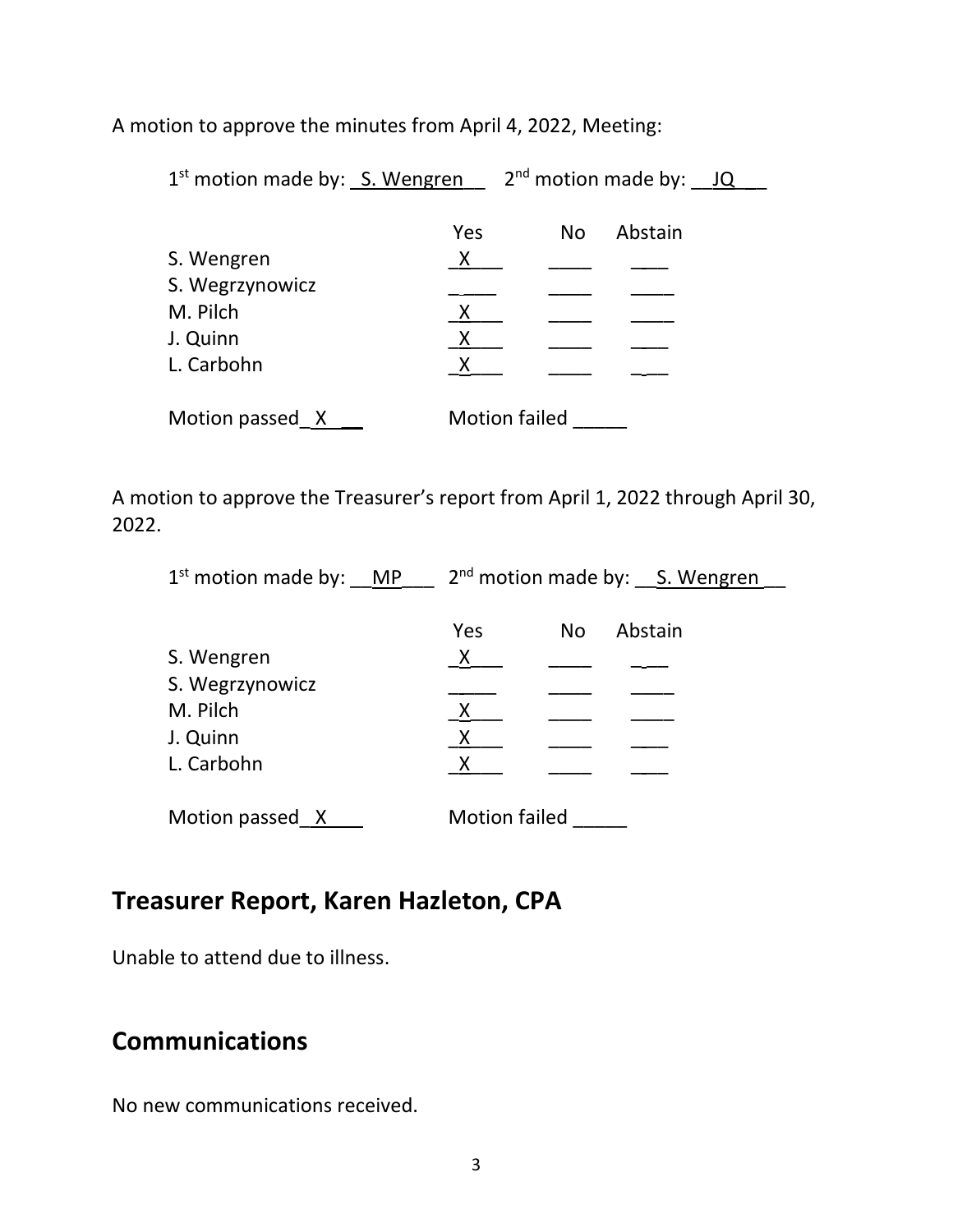#### **Old Business**

1. A motion to pay C. H. Waltz Sons, Inc. for the purchase of the 2022 Kubota RTV, in the amount of \$19,590.58, to be paid from the General Fund (Local Share Account (LSA) grant).

| $1st$ motion made by: $JQ$ | $2nd$ motion made by: S. Wengren |     |         |  |
|----------------------------|----------------------------------|-----|---------|--|
|                            |                                  |     |         |  |
|                            | Yes                              | No. | Abstain |  |
| S. Wengren                 | X                                |     |         |  |
| S. Wegrzynowicz            |                                  |     |         |  |
| M. Pilch                   | X                                |     |         |  |
| J. Quinn                   | X                                |     |         |  |
| L. Carbohn                 |                                  |     |         |  |
|                            |                                  |     |         |  |
| Motion passed X            | <b>Motion failed</b>             |     |         |  |

2. A motion to pay Ed Krasavage Construction Inc., for completion of the Short Street project (storm drain pipe installation and 3 storm drain catch basins), in the amount of \$32,288.00, to be paid from the General Fund (American Rescue Plan (ARP) grant).

| $1st$ motion made by: $JQ$ | 2 <sup>nd</sup> motion made by: S. Wengren |                |         |  |
|----------------------------|--------------------------------------------|----------------|---------|--|
|                            |                                            |                |         |  |
|                            | Yes                                        | N <sub>o</sub> | Abstain |  |
| S. Wengren                 | X                                          |                |         |  |
| S. Wegrzynowicz            |                                            |                |         |  |
| M. Pilch                   | X                                          |                |         |  |
| J. Quinn                   | X                                          |                |         |  |
| L. Carbohn                 |                                            |                |         |  |
|                            |                                            |                |         |  |
| Motion passed X            | <b>Motion failed</b>                       |                |         |  |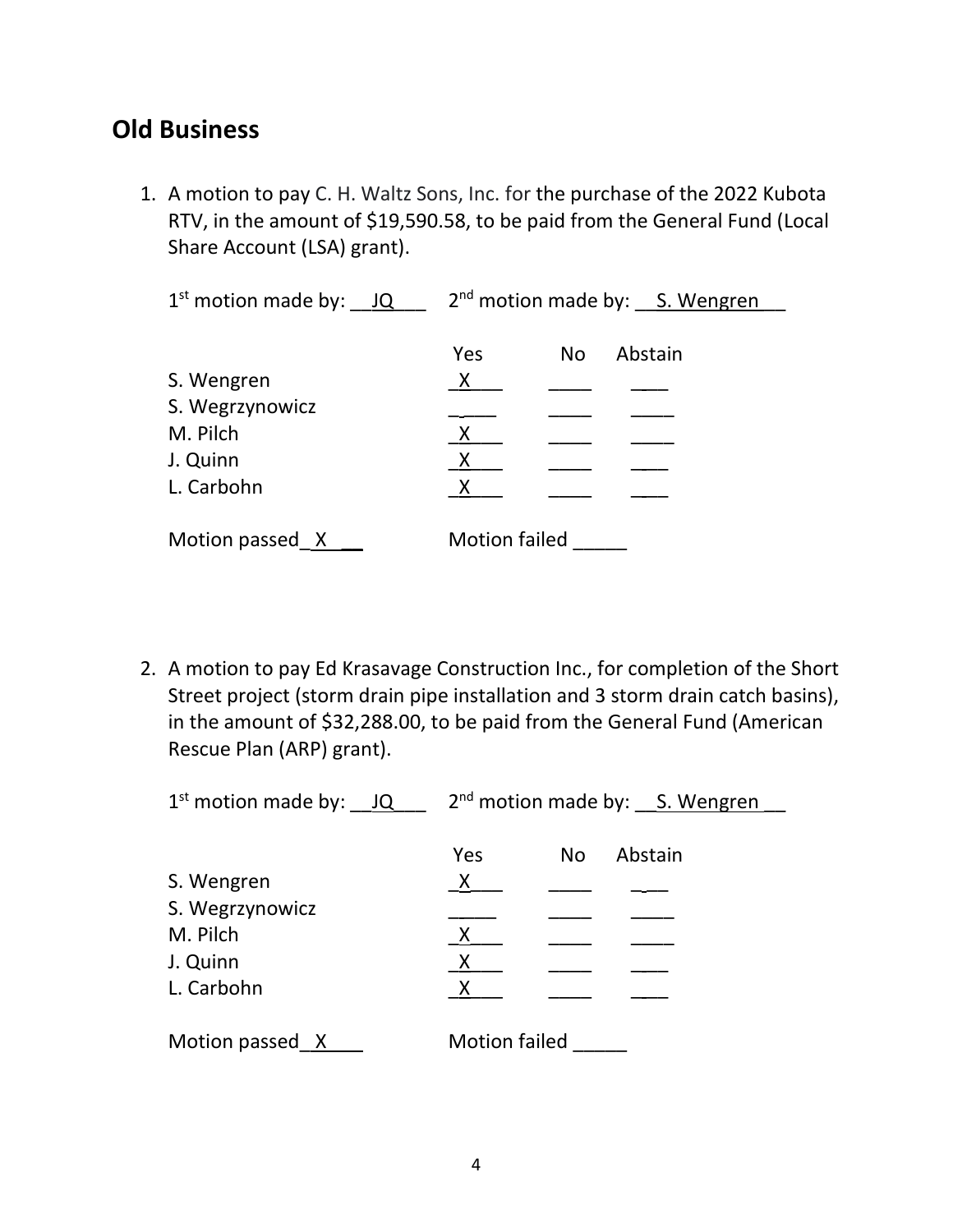3. A motion to ratify payment, to the Firemen Workmen's Compensation Insurance, in the amount of \$405.00, to be paid from the General Fund.

| $1st$ motion made by: $S.$ Wengren |                           | $2nd$ motion made by: MP |         |  |
|------------------------------------|---------------------------|--------------------------|---------|--|
|                                    | Yes                       | <b>No</b>                | Abstain |  |
| S. Wengren                         | $\boldsymbol{\mathsf{X}}$ |                          |         |  |
| S. Wegrzynowicz                    |                           |                          |         |  |
| M. Pilch                           | $\mathsf{X}$              |                          |         |  |
| J. Quinn                           |                           |                          |         |  |
| L. Carbohn                         | $\mathsf{X}$              |                          |         |  |
| Motion passed X                    |                           | <b>Motion failed</b>     |         |  |

#### **New Business**

1. A motion to approve the disability parking application for Sean Levandoski, 544 Front Street, and the purchase of a sign/pole from Bassler Equipment, to be paid from the General Fund. (The resident paid the \$125.00 application fee.)

 $1<sup>st</sup>$  motion made by:  $\underline{\hspace{1em}\rule{0.1ex}{1.5pt}}\hspace{1.5pt}1Q$   $\underline{\hspace{1em}\rule{0.1ex}{1.5pt}}\hspace{1.5pt}2<sup>nd</sup>$  motion made by:  $\underline{\hspace{1em}\rule{0.1ex}{1.5pt}}\hspace{1.5pt}MP$ Yes No Abstain S. Wengren \_X\_\_\_ \_\_\_\_ \_ \_\_ S. Wegrzynowicz M. Pilch X J. Quinn L. Carbohn Motion passed\_X \_\_\_ Motion failed \_\_\_\_\_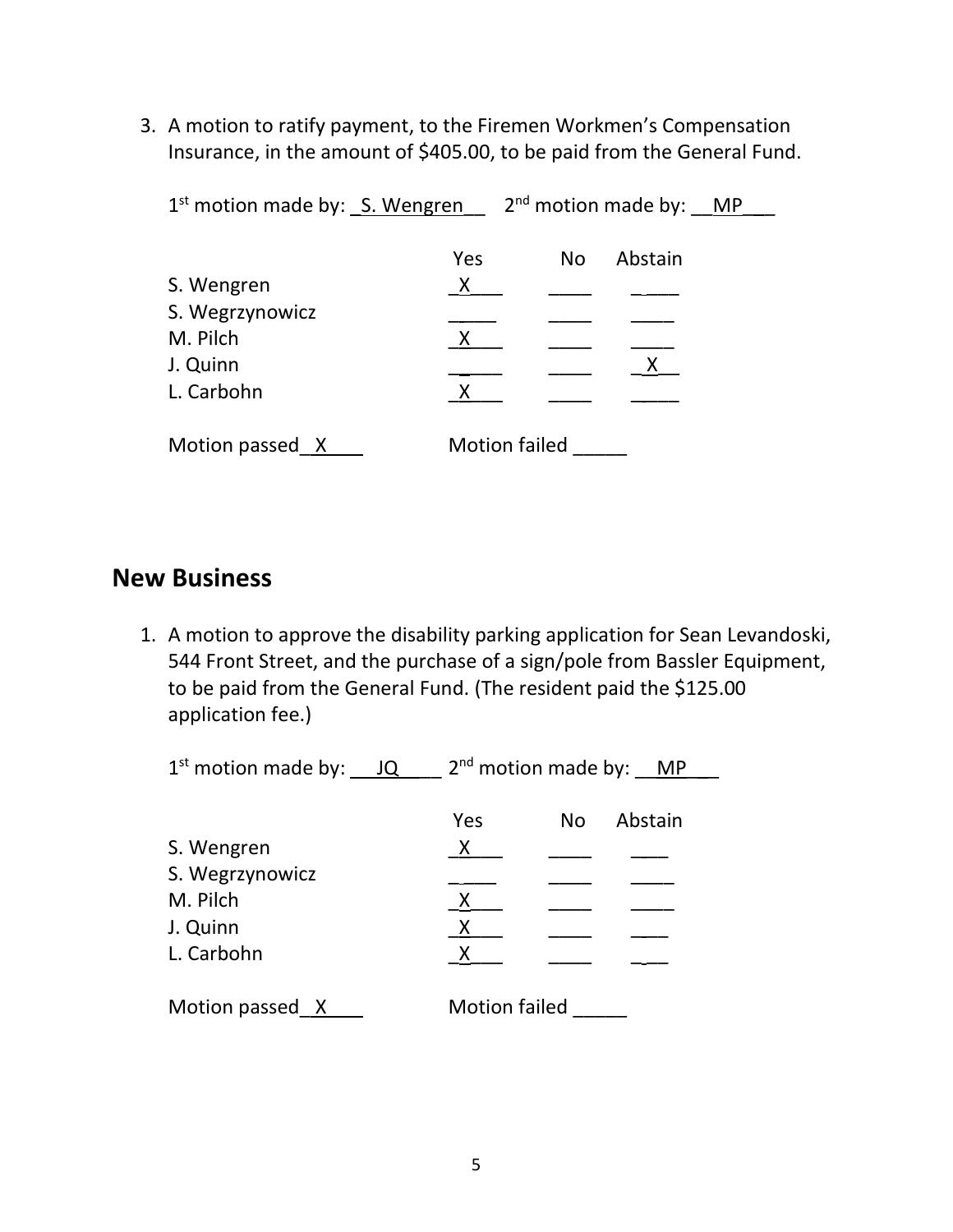2. A motion to pay Hillman Security and Fire Technologies, for a new wireless camera that will be installed on the Borough Maintenance building, in the amount of \$1550.00, to be paid from the General Fund.

| $1st$ motion made by: MP | 2 <sup>nd</sup> motion made by: S. Wengren |     |         |  |
|--------------------------|--------------------------------------------|-----|---------|--|
|                          |                                            |     |         |  |
|                          | Yes                                        | No. | Abstain |  |
| S. Wengren               | X                                          |     |         |  |
| S. Wegrzynowicz          |                                            |     |         |  |
| M. Pilch                 | X                                          |     |         |  |
| J. Quinn                 | X                                          |     |         |  |
| L. Carbohn               |                                            |     |         |  |
|                          |                                            |     |         |  |
| Motion passed X          | <b>Motion failed</b>                       |     |         |  |

3. A motion to hire Ed Kairo, for the position of a new public works employee, at an hourly wage of \$14.00/hour.

| $1st$ motion made by: $JQ$ | $2nd$ motion made by: MP |
|----------------------------|--------------------------|
|                            | Abstain<br>Yes<br>No.    |
| S. Wengren                 | X                        |
| S. Wegrzynowicz            |                          |
| M. Pilch                   | X                        |
| J. Quinn                   | X                        |
| L. Carbohn                 | X                        |
| Motion passed X            | <b>Motion failed</b>     |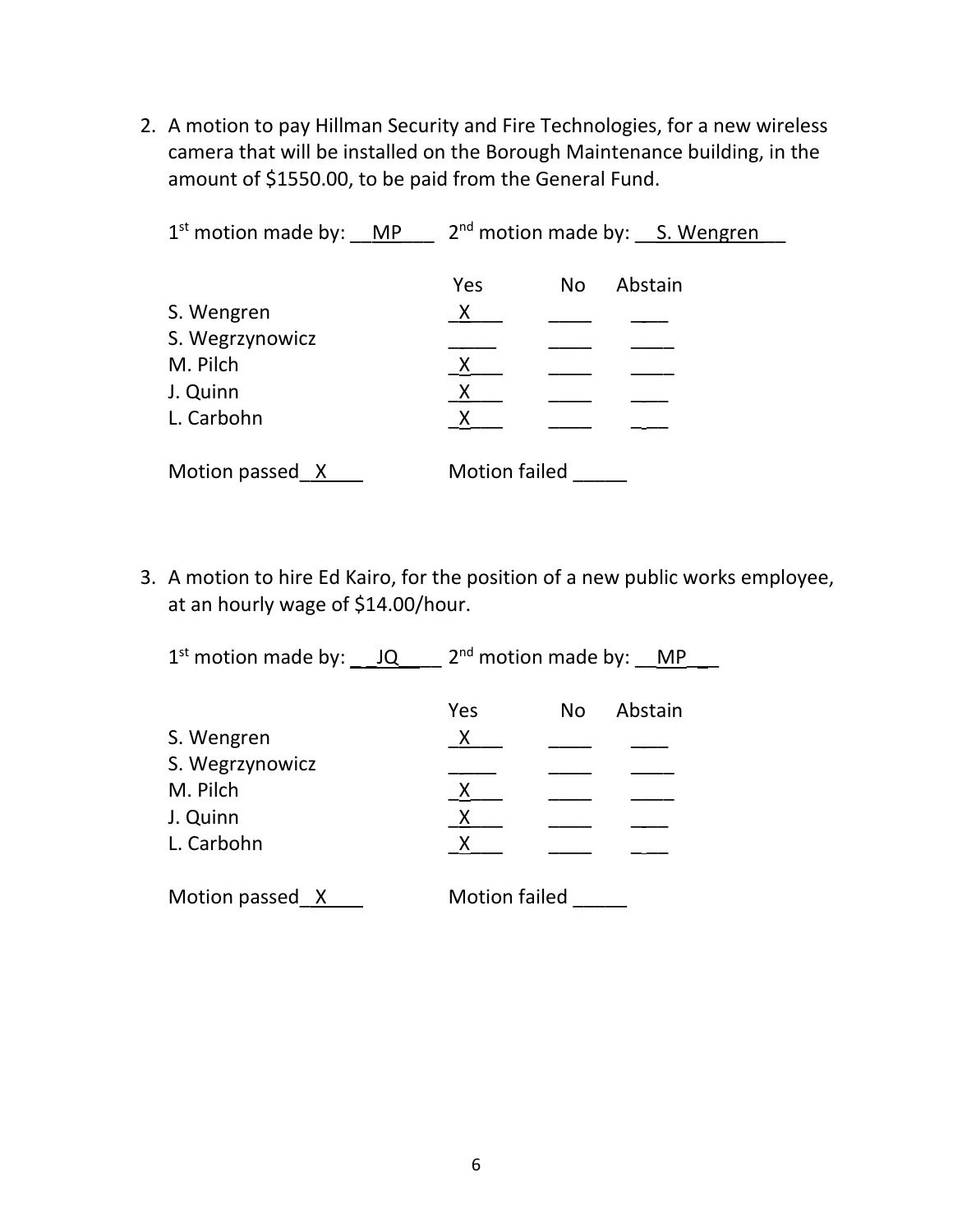4. A motion to pay Medico Industries, for an emergency repair to the CASE skid steer (heater core hose), in the amount of \$541.15, to be paid from the Highway Aid Fund.

| $1st$ motion made by: MP                                            | $2nd$ motion made by: JQ                                              |  |  |
|---------------------------------------------------------------------|-----------------------------------------------------------------------|--|--|
| S. Wengren<br>S. Wegrzynowicz<br>M. Pilch<br>J. Quinn<br>L. Carbohn | Yes<br>Abstain<br><b>No</b><br>X<br>$\mathsf{X}$<br>$\mathsf{X}$<br>X |  |  |
| Motion passed X                                                     | <b>Motion failed</b>                                                  |  |  |

5. A motion to pay C & S Auto for casters for the snowplow, in the amount of \$184.00, to be paid from the Highway Aid Fund.

| $1st$ motion made by: MP                                            | $2nd$ motion made by: $JQ$                    |     |         |  |
|---------------------------------------------------------------------|-----------------------------------------------|-----|---------|--|
| S. Wengren<br>S. Wegrzynowicz<br>M. Pilch<br>J. Quinn<br>L. Carbohn | Yes<br>X<br>$\mathsf{X}$<br>$\mathsf{X}$<br>X | No. | Abstain |  |
| Motion passed X                                                     | <b>Motion failed</b>                          |     |         |  |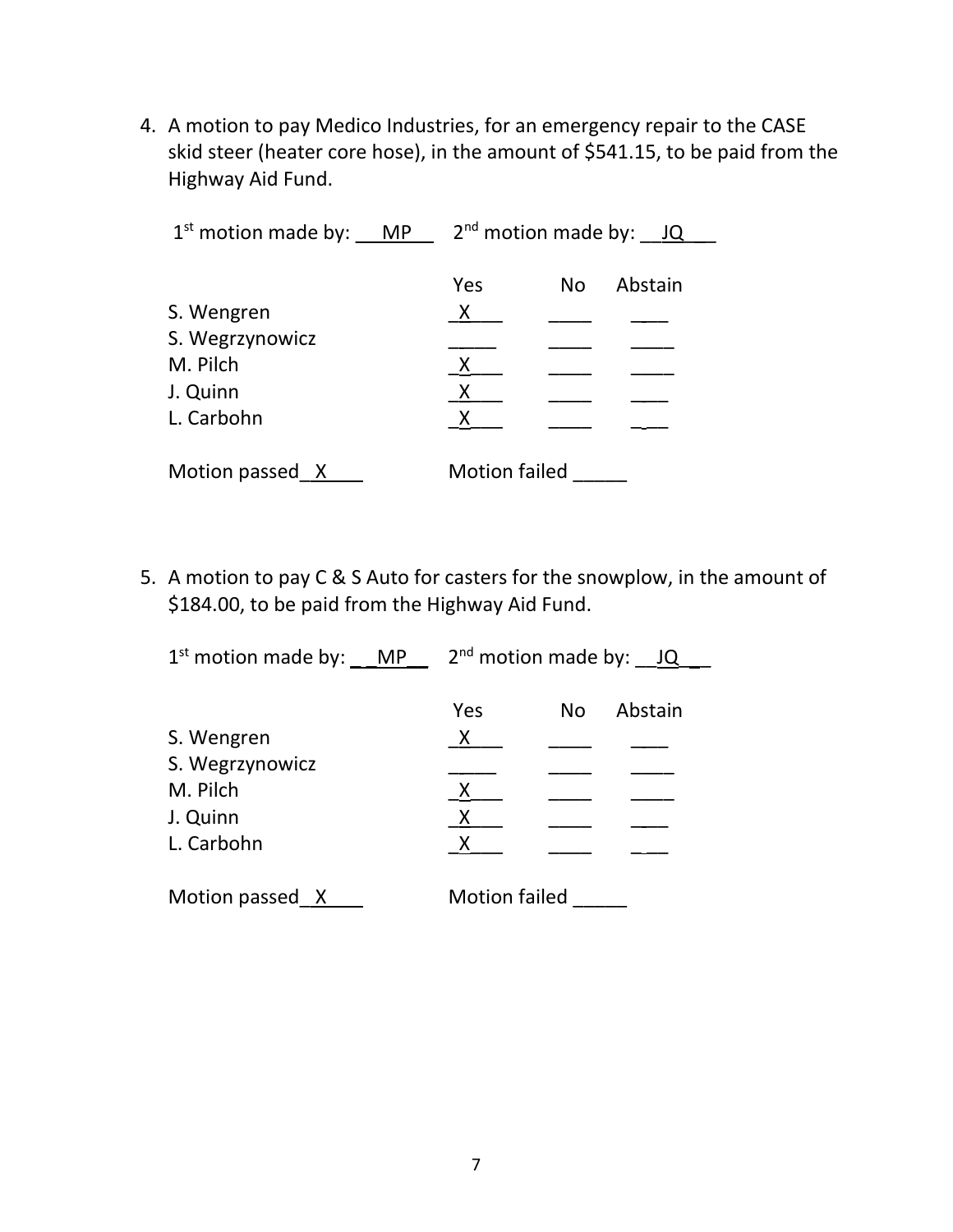6. A motion for Warrior Run Borough to grant Blanket Authorization, to PennEastern Engineers, LLC (BP006581), to apply for a Highway Occupancy Permit under 67 Pa. Code Chapter 441 or 459, from the Commonwealth of Pennsylvania, Department of Transportation. This authorization is effective until revoked in writing, by either party, with contemporaneous written notice thereof to the Department.

| $1st$ motion made by: MP | 2 <sup>nd</sup> motion made by: S. Wengren |     |         |
|--------------------------|--------------------------------------------|-----|---------|
|                          |                                            |     |         |
|                          | Yes                                        | No. | Abstain |
| S. Wengren               | X                                          |     |         |
| S. Wegrzynowicz          |                                            |     |         |
| M. Pilch                 | Χ                                          |     |         |
| J. Quinn                 | X                                          |     |         |
| L. Carbohn               | X                                          |     |         |
| Motion passed X          | <b>Motion failed</b>                       |     |         |
|                          |                                            |     |         |

## **Attorney Aregood Report**

Municipal lien for Brandolino (Hanover Street) was satisfied. Twelve (12) liens were filed with the courthouse; Prothonotary Report was provided for the Borough's records.

Update on the no parking ordinance, on Academy Street:

- A reason is needed for issuance of a no parking area. The issuance of a no parking area would be based upon narrowness of road, overuse of the parking area, and its interference with municipal operations or other appropriate operations within the borough.
- A letter from the Fire and/or Police Chief citing there is interference with operations of the firehouse, due to parking on this street, will need to be taken before council to decide whether to implement this or not.
- Larry stated he is aware pictures were taken last week of the road where the firetruck could not get in or get out; it is anticipated Attorney Aregood will be receiving the letter from the Fire Chief.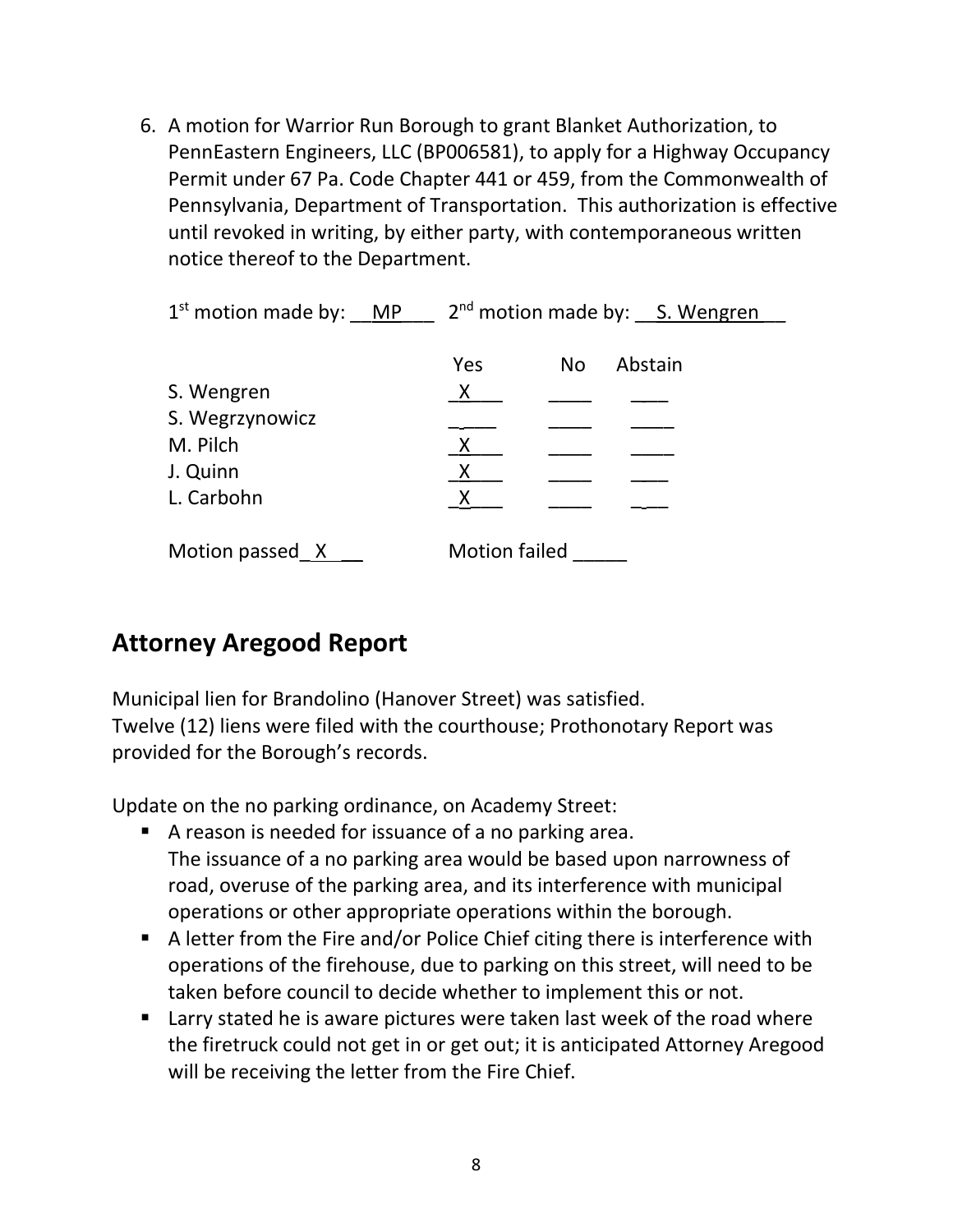Update on contracts between Warrior Run Fire Hall (WRFH) and Hanover Township Fire District (HTFD) and potential impact on Warrior Run Borough:

- Hanover Township Fire District is going to withhold the payment as of July, 2022 (payment to the firehall itself for use of the firehall for housing of their equipment).
- Hanover Township Fire District has the lease agreements with the Warrior Run Fire Hall officials.
	- o Warrior Run Borough does not own the firehall (it was transferred from the Hanover Area School District to the Warrior Run Fire Department in 1977).
	- o Warrior Run Fire Hall is the property owner and own the structure which sits on the property.

The issue is if Hanover Township Fire District (HTFD) stops making the payment to Warrior Run Fire Hall (WRFH), which owns the building and has a piece of fire apparatus equipment in their building and are not receiving compensation from the users of the building (HTFD).

- Will the WRFH continue the equipment to stay in the building for the benefit of the citizens of Warrior Run Borough or does Warrior Run Borough intercede and take any action with respect to this arrangement?
	- o If Warrior Run Borough does take action, there is no contractual agreement between Warrior Run Borough and HTFD regarding use of the firehall, however, there is for provision of fire services.
		- ➢ If HTFD is charging fire services, Warrior Run Borough would be justified in making payment; this is acceptable.
		- $\triangleright$  If HTFD is not charging for fire services, but rental arrangements for a building which Warrior Run Borough does not have any control over or say, is money being spent to benefit the citizens of the borough. If paying rent so there is an accommodation for the fire department, this should be taken under consideration by the council to make a decision.

The financial information for the Warrior Run Fire Hall (WRFH) reflects a \$25,000 to \$35,000 balance.

■ Is the money from HTFD to the WRFH so important to it being able to function that it would need to be subsidized by the Warrior Run Borough (with money which could be used for projects, infrastructure in the borough or services in the borough)?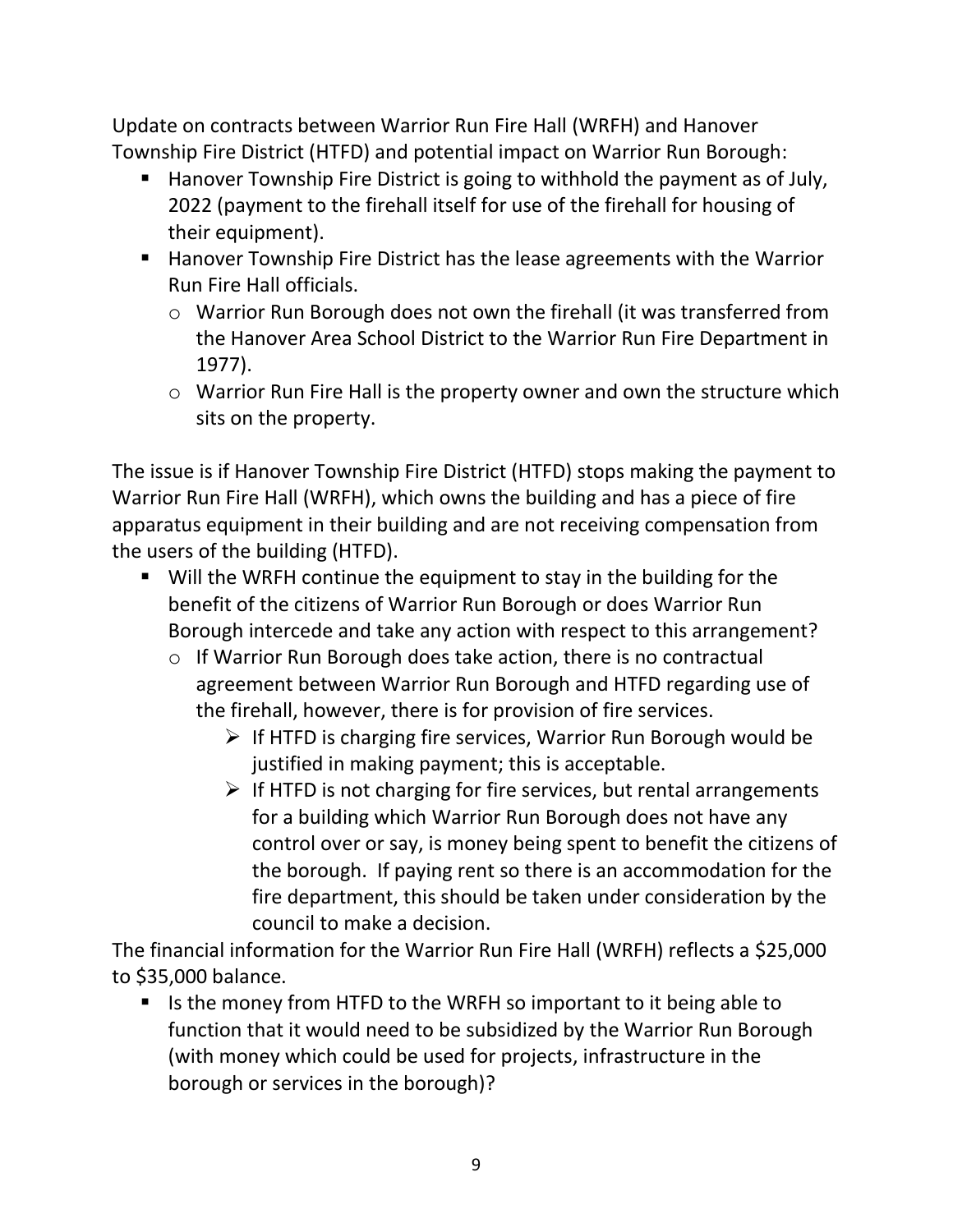- Currently, HTFD transfers \$400/month to the WRFH (to a fire company which is not providing fire services).
- Under stipulation someone would be here because a truck is here; however, there is equipment but no staff there.
- **E** If Hanover does not house the truck at the Warrior Run Fire Hall, they will take it to new building (they do not want to do this); they simply want to keep the truck where it is and use the room upstairs.
- Will the WRFH evict the HTFD if there is no money received?

Contract renewals are coming; this issue must be addressed.

The Borough would like to meet with the fire department officials at the next work session to review the contracts and discuss/clarify a few items:

- The truck not only benefits Warrior Run, but also Truesdale Terrace and other nearby communities.
- Solicitation money and grant money from the state is forwarded to the HTFD; the argument Warrior Run Borough is getting coverage and not paying for it is not accurate.
- Per the financials, it appears the WRFH needs approximately \$750.00 per month for expenses. (Bingo is the only income; revenue is approximately \$60,000 year and expenses to run bingo is approximately \$30,000 year).
- What is going to cost to keep the truck at the WRFH?
	- o Warrior Run Borough is cutting costs for WRFH by ensuring the refuse is picked up and cutting the grass.
	- $\circ$  A donation is not an issue, but it must be realistic. A \$4800.00 allocation by Warrior Run Borough is not an option.
- Another option is for the Borough to apply for a state grant to construct a pole barn on borough property and house the equipment there.

The council will work on having appropriate stakeholders come to the June work session meeting.

Attorney Aregood will forward the contracts upon receipt at his office.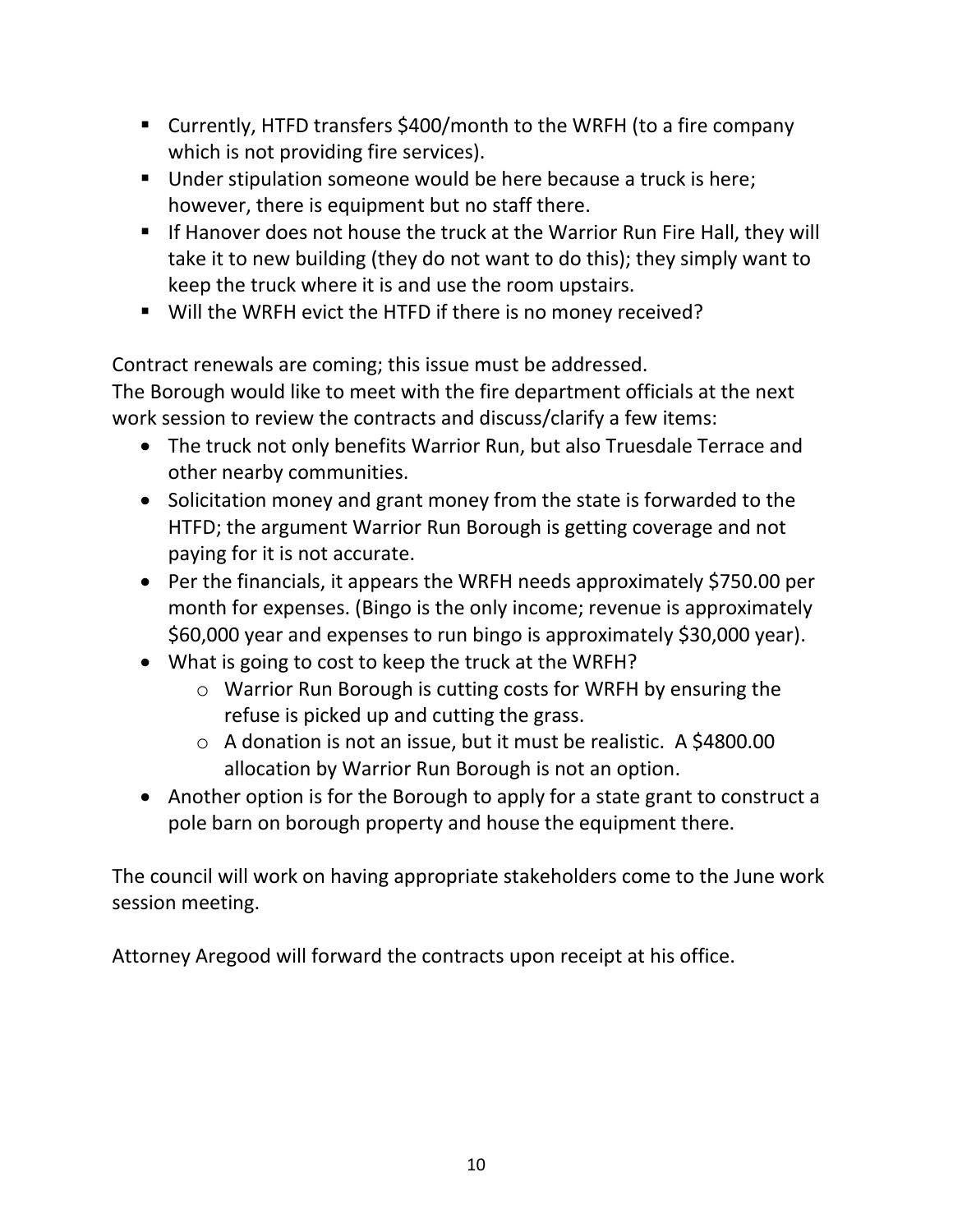#### **Police Report -** Month of April 2022 - Report on file

## **Mayor Report**

1. Submitted invoices to Harrisburg. Side by Side Invoice \$ 19,590.58 deposited in Warrior Run Borough checking account last. Check needs to be mailed to Dallas, Texas with canceled checks scanned and forwarded to Harrisburg.

2. This process need to be repeated two more times for excavator and skid steer invoices. Very tedious process. This is the LSA grant from 2019-2020.

3. LSA submission for 2023 should be discussed on projected projects. I believe July opening submission date.

4. As previously discussed, the tentative date is May 22 for announcement of the 2021 awards. Front Street project was submitted.

5. Hillman Security replaced a camera under warranty today. This is focused on the maintenance area and American legion building and part of Front Street.

6. Marconi Electric removed live electrical box from Front Street and plugged hole in timer box damaged by vandalism. Still a few minor repairs needed in maintenance building.

7. Lehman's power washed the Veteran's Monument, and the proposed plan is to sand blast the names on by Memorial Day.

8. Reminder, WR125 Assn. bean bag tournament this week. Next scheduled meeting, May 18 at 6 p.m. Reminder Cash Bonanza Tickets still available.

9. Working with Code enforcement on property maintenance.

10. Finally, Happy Belated Mother Day to all the Moms.

A motion to accept Attorney Aregood's Report, Police Report and Mayor's report.